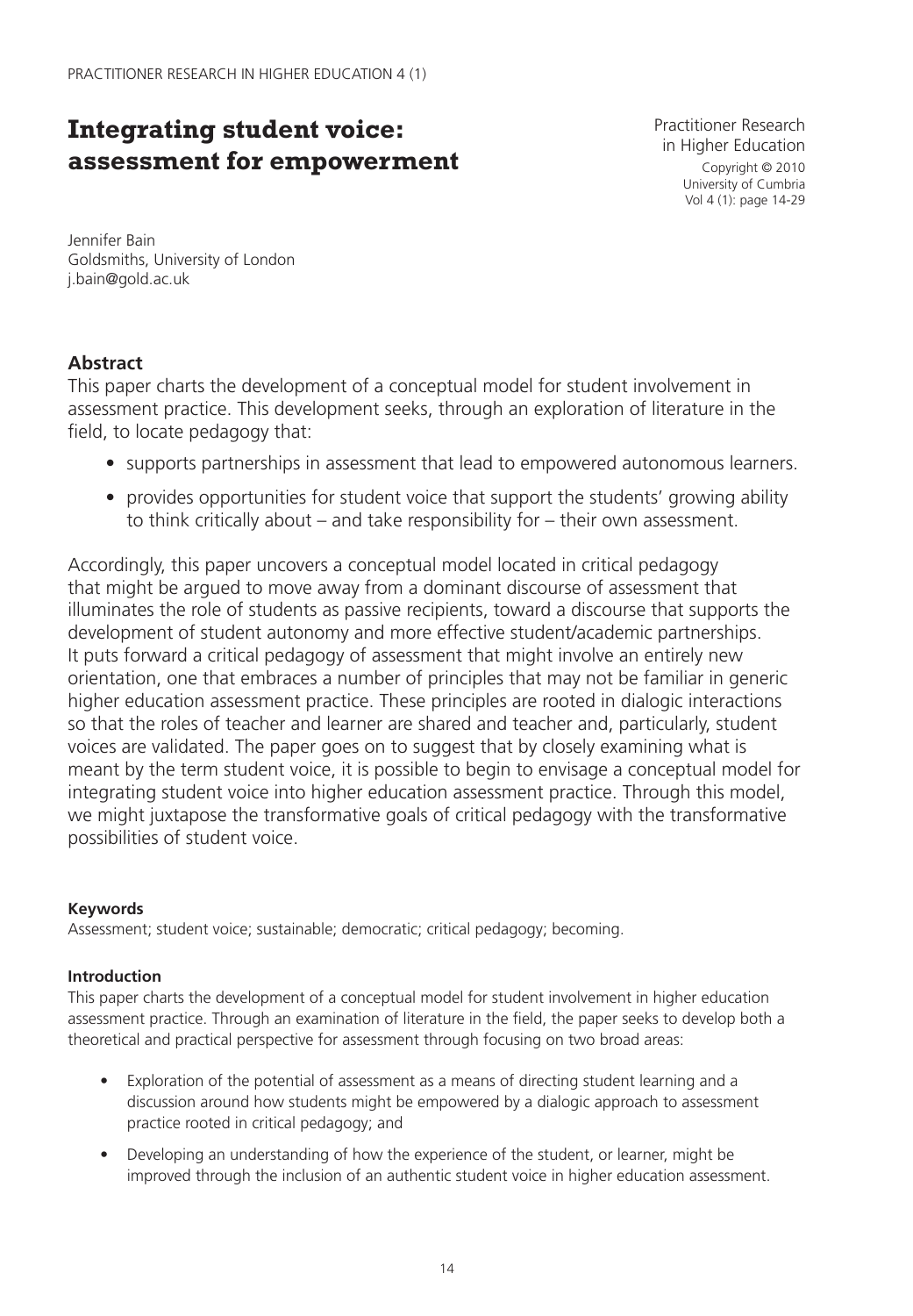Consideration is given to those features of assessment that might be consistent with supporting student voice. As such, the paper is grounded by the Berlin Communiqué (2003), in which Ministers from a host of European countries, including the United Kingdom, reaffirmed the need to balance the increased competitiveness in higher education. Their objective was to strengthen social cohesion, empowering students to take control of their own learning and reducing social inequalities at national and European level (Zgaga, 2005).

#### **The potential of assessment to impact on learning**

Researchers engaged in the study of student learning during the 1970s were surprised to find that most aspects of students' study were dominated by the way they perceived the demands of assessment (Snyder, 1971; Miller and Parlett, 1974). Snyder's work uncovered the presence of the hidden curriculum of assessment, to which students paid attention if they wanted to gain higher grades. A review of later literature seems to place beyond doubt the power of assessment as a means of directing student learning (Boud, 1988; Knight, 1995; Black and Wiliam, 1998b; Falchikov, 2005). Specifically, Boud (1988, cited in Brown, 1999:4) is forceful in his assertion that:

*' … assessment methods and requirements probably have a greater infl uence on how and what students learn than any other single factor.'* 

Dearing (1997:137) also highlights:

*' …the importance of assessment … to the quality of a student's learning and to the maintenance of standards.'* 

In keeping with the findings of Snyder (1971) and Miller and Parlett (1974), Brown, Bull and Pendlebury (1997:6) succinctly outline what matters to students in a learning context:

'Assessment defines for students what is important, it identifies for them what counts, it has a big influence on how they will spend their time and how they will see themselves *as learners. Thus, if you want to change student learning, then change the methods of assessment.'* 

Boud (1995:43) offers an additional perspective for exploring current practice, entirely consistent with the context of this study. He states:

*'If students are to become autonomous and interdependent learners as argued in statements of aims of higher education, then the relationship between student and assessor must be critically examined and the limiting influences of such an exercise of power explored. The new agenda for assessment research needs to place this as a high priority...'*

So although the role of assessment in driving and empowering learners may be clear, the difficulty of changing assessment practice to focus on learning should not be underestimated (Ecclestone, 2002; Boud and Hawke, 2003). For example, Dearing (1997:137) reported that:

*'Given the importance of assessment …we have been concerned to hear that the process of designing programmes is often divorced from anything but the most general consideration of the assessment process.'* 

Ecclestone's (2002:155) study of assessment in post-compulsory education revealed that:

*'…none of the teachers saw assessment explicitly shaping or affecting learning.'*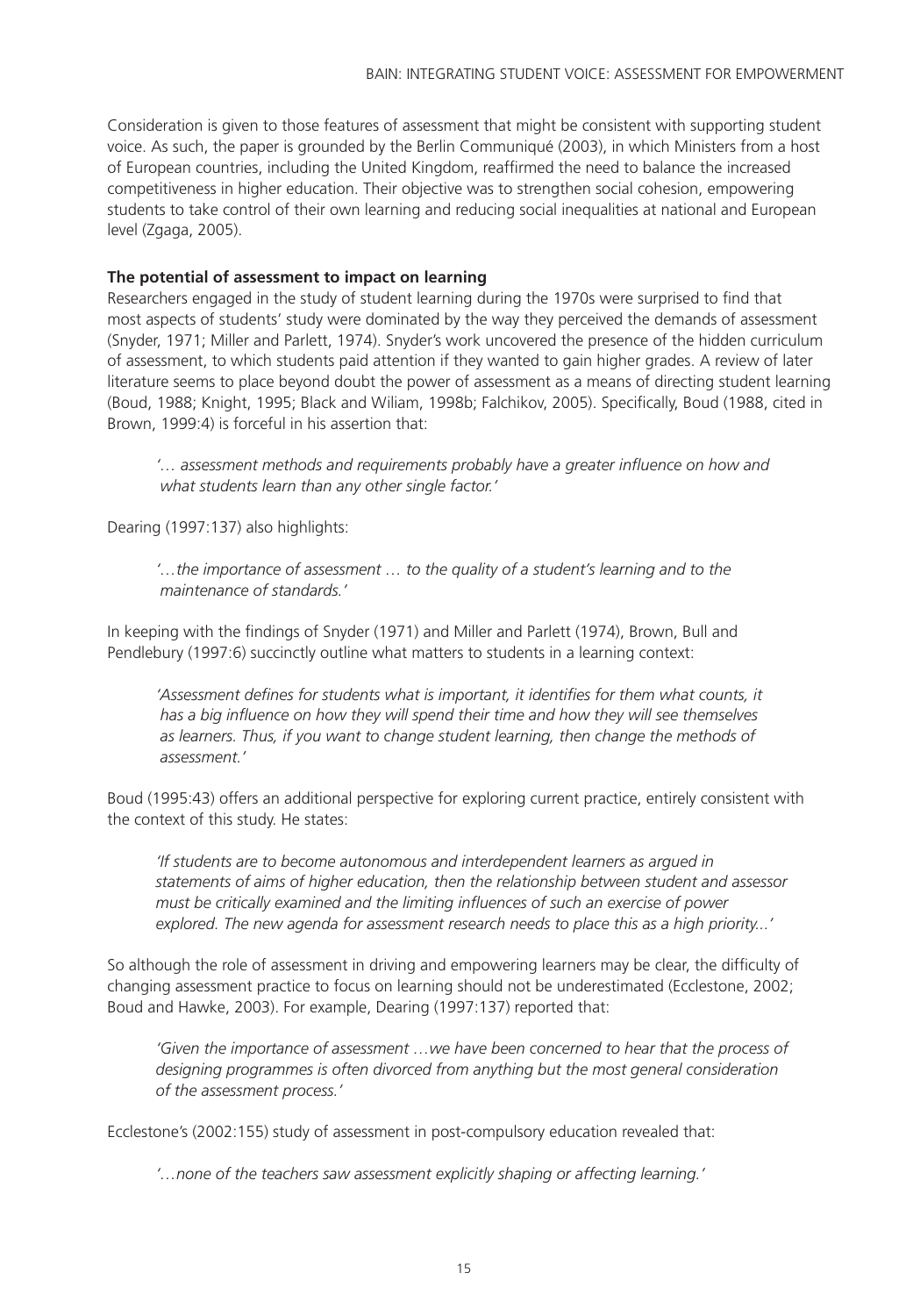The focus of this paper now turns to briefly examine how current higher education assessment practice directs learning and how this examination might inform features of a conceptual model for student involvement in assessment practice.

#### **Higher education assessment located in critical pedagogy**

In seeking to illustrate the dominant discourse of assessment in higher education, Boud (2007) looked at a range of United Kingdom and Australian higher education institution assessment policies available in 2006. Boud concluded that the dominant discourse of assessment constructs learners as passive subjects. He illuminates the role of students in assessment as one where they conform to the rules and procedures of others. Here, students:

*'…have no role other than to subject themselves to the assessment acts of others, to be*  measured and classified.' (Boud, 2007:17)

This view of the dominant discourse in assessment is in keeping with a broader view supported by many educational thinkers. It is especially prevalent in what some might term the 'dissenting or libertarian traditions in education' which question the predominant power of educators to control knowledge and intellectual freedom (Spring, 1999:33).

This echoes the view of Freire (1970:53), who sees mainstream education as a 'process of prescription' and describes this, the 'banking concept of education', as:

*'… an act of depositing, in which the students are the depositories and the teacher is the depositor. Instead of communicating, the teacher issues communiqués and makes deposits which the students patiently receive, memorize and repeat. This is the 'banking' concept of education, in which the scope of action allowed to the students extends only as far as*  receiving, filing and storing the deposits.'

The emerging theme is of an approach to pedagogy dominated by teacher-centred, or didactic, learning, where students are passive receptors of knowledge.

Therefore, the central question of this paper now focuses on how a conceptual model to integrate student voice into current assessment practice might move away from the dominant discourse of higher education assessment described above, towards a discourse more in keeping with assessments that supports the student's growing ability to think critically about and take responsibility for their own learning. The critical education paradigm offers some direction on how to develop this discourse with the theoretical-philosophical work of Jurgen Habermas occupying a significant position (Cohen, Manion and Morrison, 2003). For Habermas (1981) freedom, justice and rationality are not just theoretical issues to be explored but rather practical tasks that demand commitment to change. However, it is Giroux (1994:30), who highlights how looking to critical pedagogy might best frame an exploration of student and academic partnerships:

*'[Critical] pedagogy … signals how questions of audience, voice, power, and evaluation actively work to construct particular relations between teachers and students, institutions and society, and classrooms and communities … Pedagogy in the critical sense illuminates the relationship among knowledge, authority, and power.'*

Leistyna and Woodrum (1996) continue Giroux's theme, describing how critical pedagogy might encourage students and teachers to understand relationships of ideology, power and culture in order to transform structures and practices that sustain inequalities.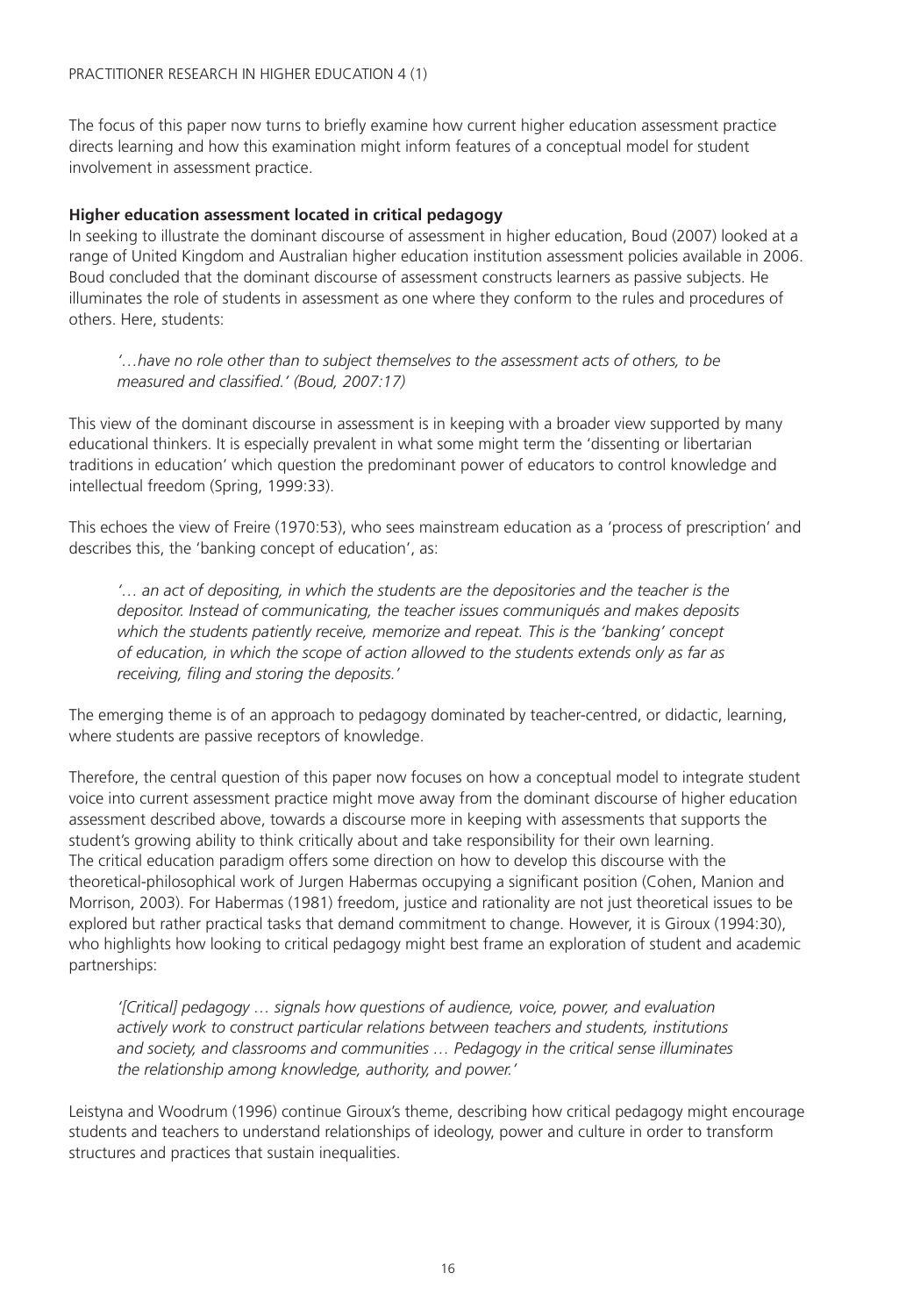The influence of critical theory can be seen in the emancipatory works of Paulo Freire, considered by many to be 'the inaugural philosopher of critical pedagogy' (McLaren, 2000:1). Freire's work is considered particularly pertinent here as, unlike others in the field of critical education, for example, Habermas, who writes from a sociological perspective, Freire's work, although political in nature, is written primarily from the standpoint of an educationalist (Mayo, 1999). Freire's pedagogy is of specific interest when considering student voice. It focuses on a dialogical and interactive approach to learning and examines issues of relational power for students (McLaren, 2000), such as those revealed by the dominant discourse of assessment.

Freire (1970:53) is particularly concerned with reconstructing the traditional student/teacher relationship, the 'banking concept of education', described above. In common with pedagogy focused on autonomous and interdependent learners, for Freire (1970), the classroom should be seen as a place where meaningful dialogue, grounded in the experiences of students and teachers, results in new knowledge.

However, critical pedagogy is not without its critics. Youngman (1986), in his critique of critical pedagogy, argued that Freire did not acknowledge the need for educators, who have superior theoretical understanding, to support the growth of the learner. Freire responds to this criticism by stating:

*'Authority is necessary to the freedom of students …The teacher is absolutely necessary. What is bad, what is not necessary, is authoritarianism rather than authority.' (Horton and Freire, 1990:181, cited in Mayo, 1999:67)*

Further criticisms of Freire's critical pedagogy have been levelled by post-modern educators, particularly those writing from a feminist perspective, because, they assert, of its reliance on dialogues that perpetuate racism, sexism and homophobia (Keesing-Styles, 2003). However, it is interesting to note that Freire's later work did include recognition of his commitment to educational reform characterised by unity in diversity (Mayo, 1999).

It is possible to see how, especially in considering Freire's later work, a conceptual model located in critical pedagogy might be argued to move away from a dominant discourse of assessment that illuminates the role of students as one where they 'conform to the rules and procedures of others' (Boud, 2007:17), toward a discourse that supports the development of student autonomy and more effective student/ academic partnerships. For Freire (1970), education is a praxis for the transformation of oppressive relations. Here, praxis is defined as critical reflection resulting in action (Mayo, 1999). Thus, Freire's idea of praxis, which might be also be considered as a 'pedagogy of question' (Bruss and Macedo, 1985:9), rather than a pedagogy of prescription, requires the implementation of a range of educational practices and processes that aim to create a better environment for learning (Keesing-Styles, 2003).

This means a critical pedagogy of assessment might involve an entirely new orientation, one that embraces a number of principles that may not be familiar in generic higher education assessment practice. Thus this paper moves to look at specific features of assessment that might be consistent with the principles of critical pedagogy. As Freire (1973; 1986) suggests, these principles must be rooted in dialogic interactions so that the roles of teacher and learner are shared; and teacher and, particularly, student voices are validated.

# **Student voice in higher education assessment practice**

Student voice covers a range of activities that encourage reflection, discussion, dialogue and action on matters that primarily concern students, and also, by implication, concern teachers and the communities they serve (Fielding, 2004). Opportunities for students to have a pastoral or evaluative voice are provided by most higher education institutions (Floud, 2005). However, bringing together students and staff to discuss the process of teaching, learning and assessment rather than the content of the curriculum is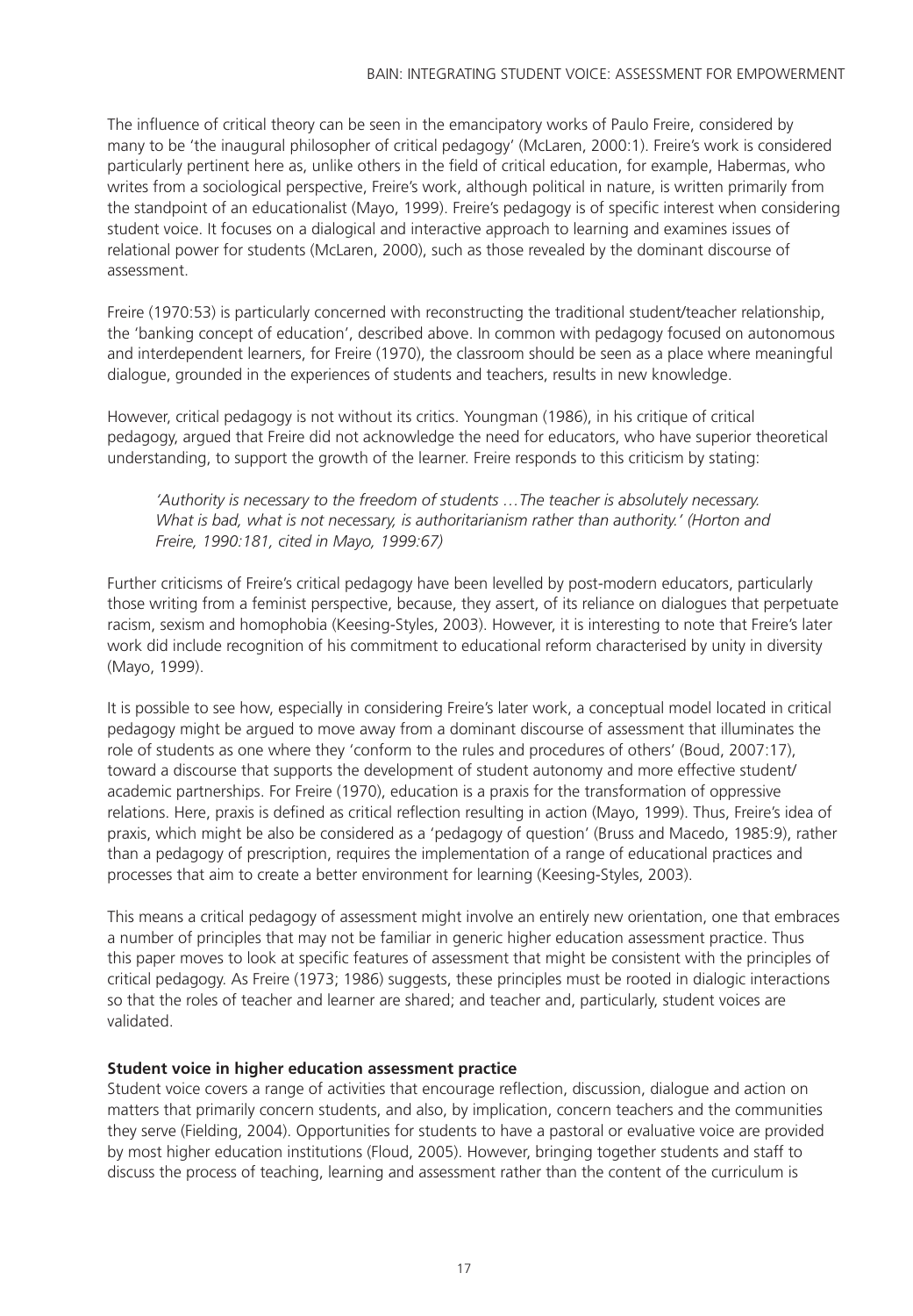considered as rare as it is valuable (Asmar, 1999). In the dominant discourses of education and assessment there appears to be little place for student voice. As Soo Hoo (1993:390) states:

*'Somehow educators have forgotten the important connection between teachers and students. We listen to outside experts to inform us and, consequently, we overlook the treasure in our own back yards: our students.'*

Dialogue, as conceptualised through an examination of critical pedagogy, should be a fundamentally democratic activity which gives everyone a voice (Burbules 1993; Brookfield and Preskill, 1999). This notion of dialogue, or opportunity for voice, finds itself in harmony with an agenda for social inclusion and empowerment for all. Despite some limitations (Burbules, 2000), it might be argued that a dialogic approach provides the most promising ground for approaches to student voice in assessment. Here a dialogic mode of student voice is about students and teachers working and learning together in partnership. Its processes and procedures are emergent, rather than fixed, and they are shaped by the dialogic values that underpin its aspirations and dispositions (Fielding, 2004). This is consistent with Freire's (1976:115) notion of student voice located in critical pedagogy as dialogue that transforms the 'object of student into the subject of student' and is the fundamental gesture of a transformative education. It is argued that such a dialogue might:

*'…initiate dramatic social, cognitive, practical and pedagogical changes.' (Kincheloe and Steinberg, 1998:15)* 

However, the development of student voice should not be viewed as a 'quick fix'. Rather, it should be about moving from a model of practice concerned with:

*'…effi ciency and hierarchical modes of accountability' [to one that is] 'characterised by*  metaphors of wholeness ... reflection and enquiry and collaboration and congeniality.' *(Rudduck and Flutter, 2004:139)*

# **Frameworks for student voice**

A number of writers suggest frameworks that might provide guidance in the fostering of student voice (Barnes et al., 1987; John, 1996; Shier, 2001; Fielding, 2001; Lodge and Reed, 2003). However, it is the work of Leitch et al. (2005:2) in the 'under-researched area of student participation in assessment' that is perhaps of most relevance to this paper. They assert that 'voice' is necessary, but concur with Lundy (2005:3) that a tokenistic voice is 'not sufficient, voice is not enough'. This is in keeping with the views of Zgaga (2005:110) who highlights a paradox which is characteristic of not only higher education, but of society at large:

*'As formal possibilities for people (students) to engage and participate in society and (higher education) institutions are broader, so fewer people are taking them up.'* 

In seeking to make student voice in assessment more meaningful. Lundy, L. (2007) propose a model, see Figure 1. Here, four elements of their approach to student voice in assessment have a rational chronological order:

- **Space:** Students must be given the opportunity to express a view
- **Voice:** Students must be facilitated to express their views
- **Audience:** The view must be listened to
- **Influence:** The view must be acted upon, as appropriate (Lundy, L. (2007))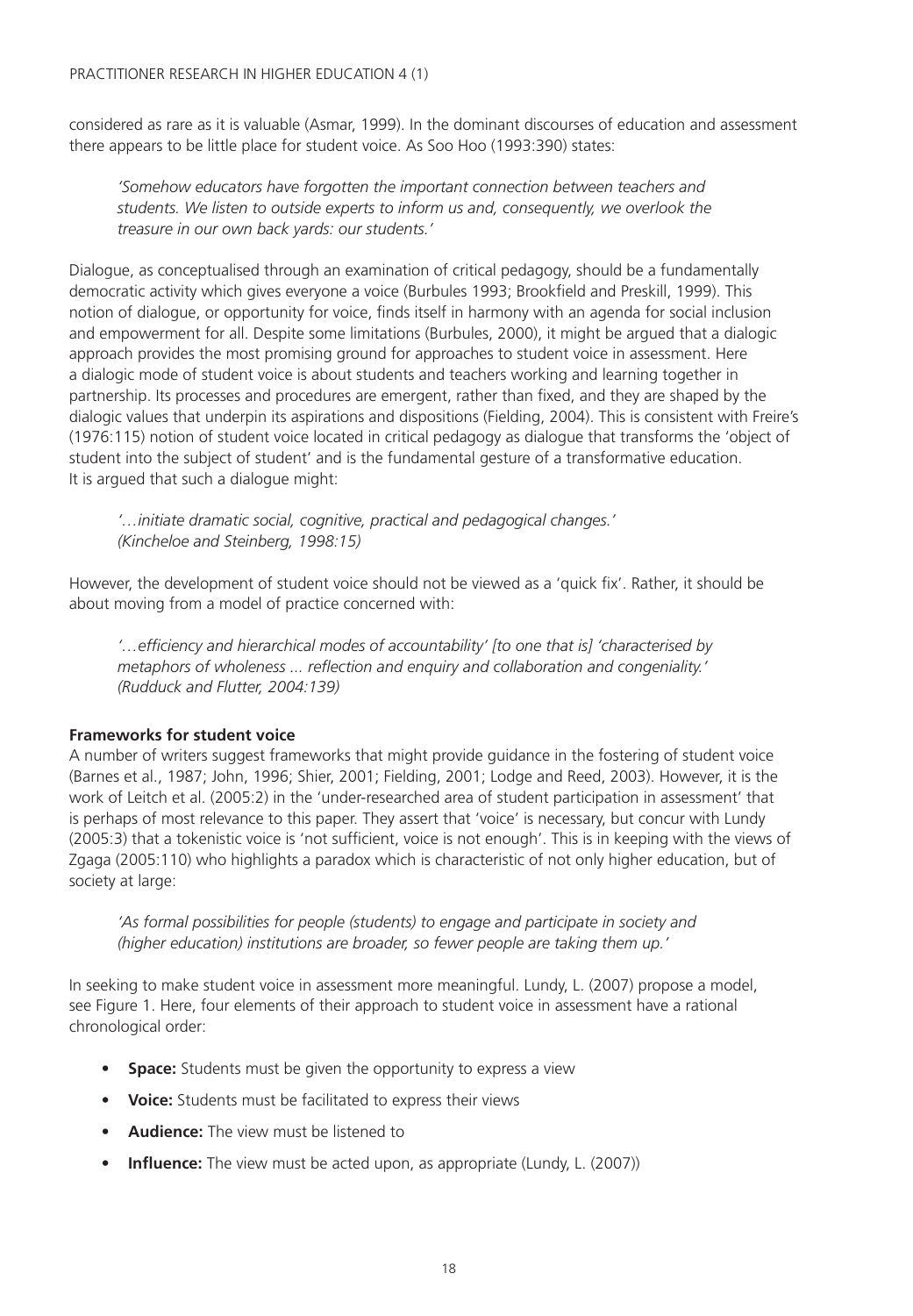

Figure 1. Conceptualising the role of student voice in assessment.

Adapted from Lundy, L. (2007).

Although specifically related to children, this model might be considered pertinent to higher education. It grounds a concept of dialogue that at once informs understanding of the student voice in assessment and:

*'… points to a way of auditing existing assessment practice' (Leitch et al., 2005:5).*

Batchelor (2006) argues that we should consider different modes of student voice and asserts that these may be viewed as three constituent elements:

- an **epistemological** voice, or a voice for knowing;
- a **practical** voice, or a voice for doing; and
- an **ontological** voice, or a voice for being and moving forward. (Batchelor, 2006:787)

Batchelor (2006) believes that the ontological voice is less familiar, less valued and validated than voices for knowing and doing. Yet, she asserts, an ontological voice is fundamental to the other modes of voice, so that:

*'… the person who is a student need not force himself into the identikit model of a successful student … He (sic) can discover his own individual way of being a student.' (Batchelor, 2006:791)* 

Here we are presented with an opportunity for voice that is consistent with Freire's student as subject (Freire, 1976), one that opens up new possibilities for partnership and knowing (Batchelor, 2006). In more closely examining what is meant by the term by student voice, we can begin to envisage a conceptual model for integrating the role of student voice into higher education assessment practice. Through this, we might juxtapose the transformative goals of critical pedagogy with the transformative possibilities of student voice. Here we return to the classroom as a place where meaningful dialogue grounded in the experiences of students and teachers, results in new knowledge (Mayo, 1999). However, as Leitch et al. (2005) and Zgaga (2005) assert, providing an opportunity for voice does not always mean that students are willing or able to engage with that opportunity. We begin to understand that what might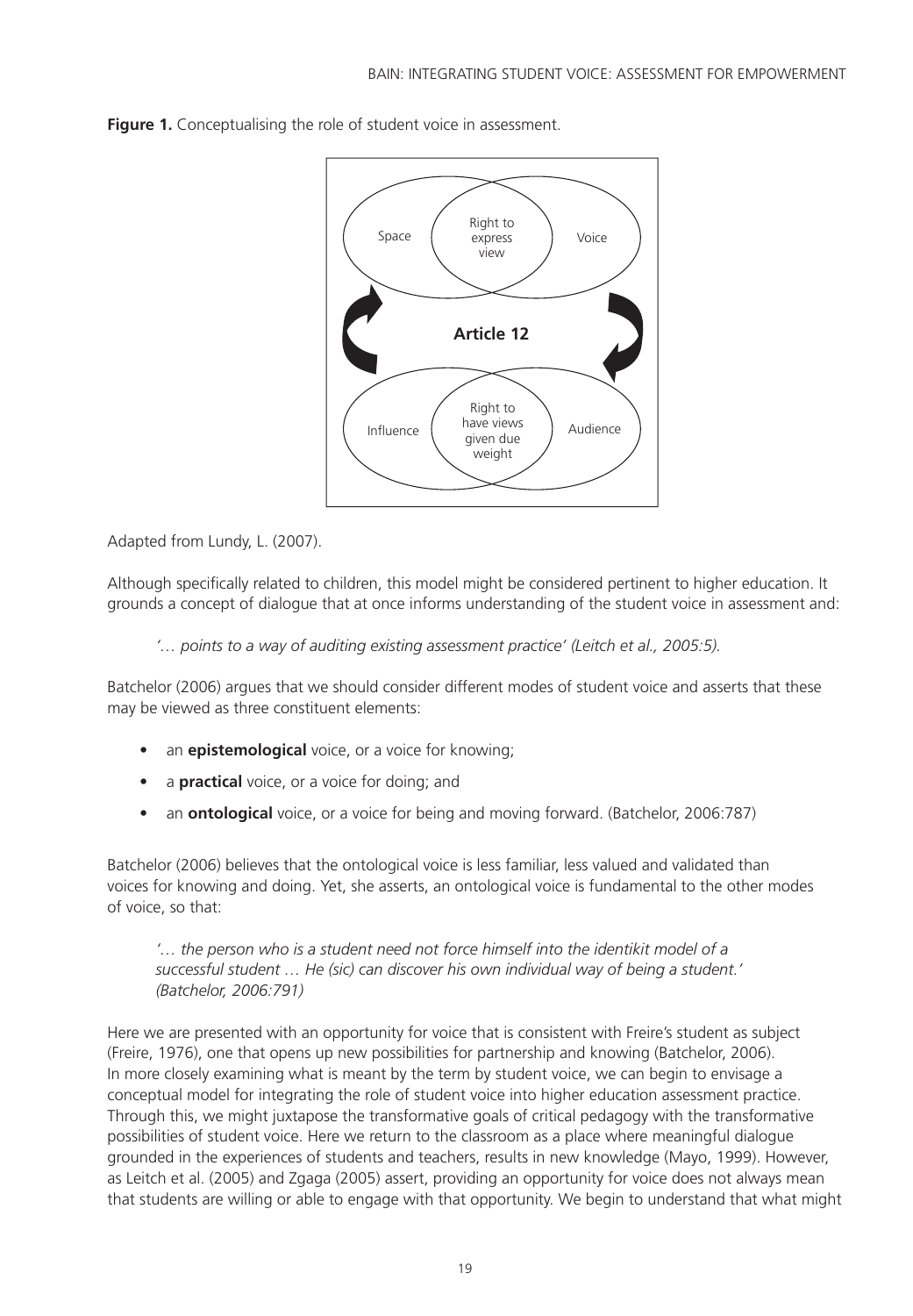be described as a tokenistic voice is not enough. If assessment is to become part of Freire's 'pedagogy of question' (Bruss and Macedo, 1985:9) as highlighted above, where students being assessed are subjectivised by transformative praxis, then the transformative space must be internal to assessment itself. To empower learners, assessment must develop spaces and practices that nurture dialogue, not as unusual features, but as integral practices of human learning and daily encounter (Griffiths, 2003; 2004; Leitch et al., 2005).

# **Features of higher education assessment rooted in critical pedagogy**

Discussions of assessment for both students and academics in higher education are often dominated by the need to measure or certify learning. Examples include how grades should be awarded, or what constitutes a first-class honours degree (Elton and Johnson, 2002; Elton, 2003; Falchikov, 2005). Thus what we might term as 'summative assessment' becomes for many the most important purpose of assessment (Knight, 2002; Boud, 2007).

Summative assessment usually takes place at the end of a course of teaching to ascertain what students have learned (Chartered Institute of Educational Assessors (CIEA), 2009). It is deemed of value in the maintenance of standards (Dearing, 1997) and for diagnostic and certification purposes (Nevo, 1995). However, a predominant focus on summative assessment can be problematic. It may mean that large amounts of the time and energy are devoted to assessment that takes place after students have completed their learning. As such, it is too late to have an impact on what and how they learn (Black and Wiliam, 1998a; Falchikov, 2005; Boud and Falchikov, 2007a). If the dominant focus of assessment is on grading and classification, this has the, perhaps inadvertent, effect of encouraging students to study in negative ways, for example, surface-based learning or memorising answers rather than understanding concepts (Knight, 2002; Elton, 2003; Falchikov, 2005). Therefore, it is argued that this consequence of summative assessment, which is often negative, needs to be addressed strategically, so assessment that might have a positive consequential influence on learning also becomes integrated into practice (Brown, 1999). The focus on assessment that might help develop student autonomy and critical thinking is revealed through examination of a substantial literature review by Black and Wiliam (1998b). This review centred on research into how assessment influences learning, what Black and Wiliam (1998b) term 'formative assessment'. Formative assessment may also be referred to as 'assessment for learning' or 'assessment for teaching' (CIEA, 2009). It is usually carried out at regular intervals in the course of teaching and is intended to support and improve teaching and learning (CIEA, 2009). Black and Wiliam's (1998b:9–12) work suggests a number of directions for the development of assessment practice, including several relevant to assessment located in critical pedagogy, for example:

- The dialogue between learners and teachers should be thoughtful, reflective, focused to evoke and explore understanding, and conducted so that all learners have an opportunity to think and to express their ideas.
- Assessment feedback should be about particular qualities of the work, with advice on learners can do to improve, and should avoid comparisons with other learners.
- For formative assessment to be productive, learners should be trained in self-assessment so that they can understand the main purposes of their learning and thereby grasp what they need to do to achieve.

Although its greatest impact thus far has been on schools in the United Kingdom, its relevance to assessment practice in higher education is strongly advocated (Boud and Falchikov, 2007b). This, it is argued, will help to move assessment away from the limited reach of the high-stakes summative assessment described above (Knight, 2002).

However, it should not be assumed that formative assessment automatically leads to more deep level learning (Struyven et al., 2006; Dochy et al., 2007). Rather, it is argued that pedagogy that supports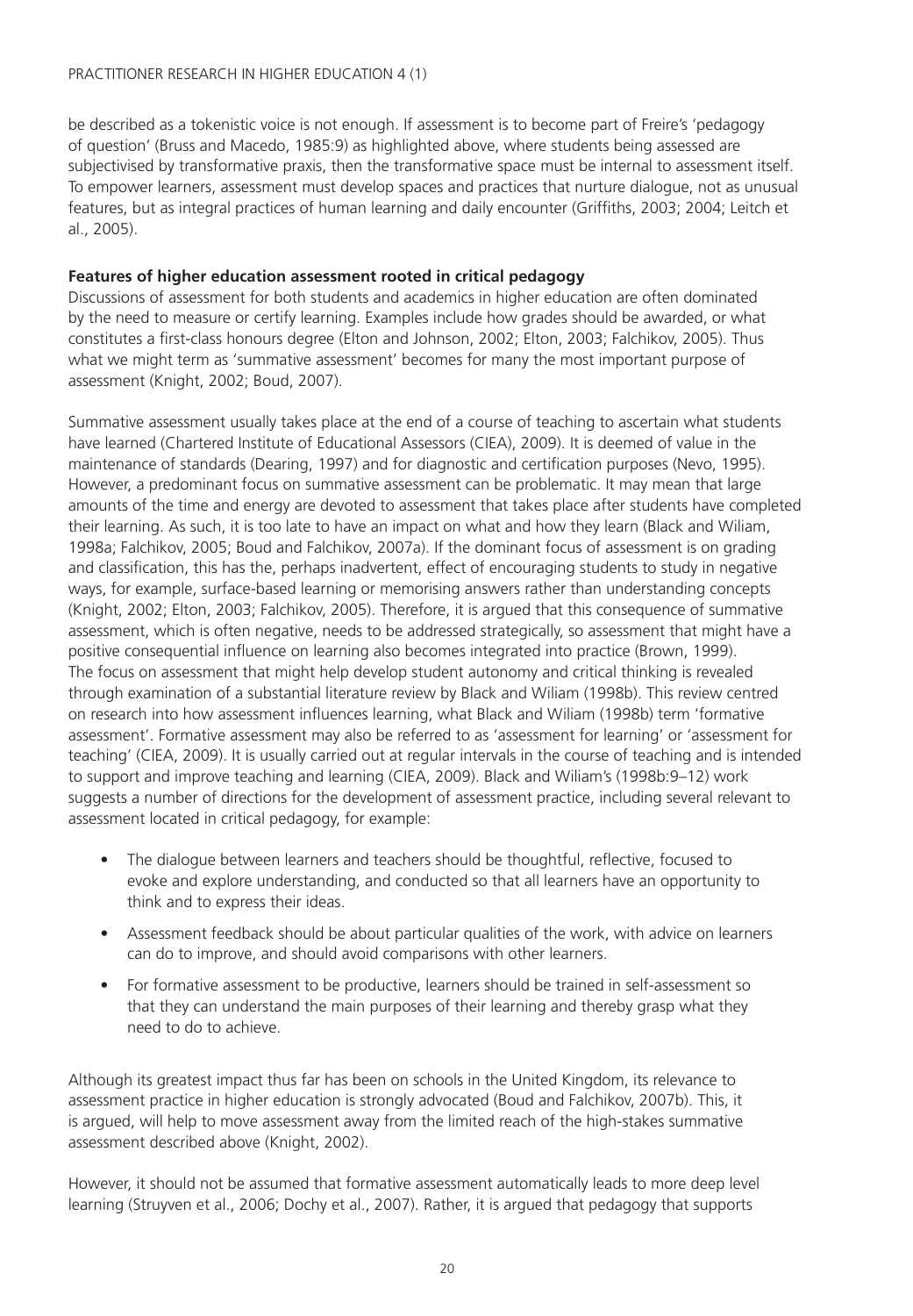partnerships in assessment should provide opportunities for both formative and summative assessment. The literature suggests that an assessment system might be designed to serve both purposes reasonably well (Newton, 2003; Wiliam, 2003).

#### **Methods of assessment**

How can we develop partnerships in assessment that lead to empowered autonomous learners? Rather than a prescriptive selection of method, it is suggested that the selection of assessment method should be negotiated and broadened beyond the traditional written account to include methods that provide us with confidence in the capabilities of students as practitioners (Brown, 1999). These methods might include, for example, essays or final exams.

Thus, it is argued that a focus on a broader range of alternative, or innovative, assessment methods, such as projects, portfolios and oral presentations, that are authentic, meaningful and engaging (Brown and Knight, 1994; McDowell and Sambell, 1999; Brown, 1999), is appropriate to assessment practice located in critical pedagogy. However, it is important to introduce students carefully to such innovative methods of assessment, so they are fully involved and aware (McDowell and Sambell, 1999). Resistance to introduction of innovative methods is often on the basis of manageability and workload (Brown, 1999). However, this valid concern can be reduced somewhat by the involvement of peers and the students themselves in feedback and marking (Brown, 1999).

# **Approaches to assessment**

Through the literature two approaches to assessment, peer and self-assessment, present themselves as particularly relevant to a collaborative approach (Hounsell, McCulloch and Scott 1996; Black and Wiliam, 1998b; Falchikov, 2005). Learning with and from peers is the dominant mode of informal and everyday learning (Falchikov, 2007). In their seminal review of peer teaching in higher education, Goldschmid and Goldschmid (1976) argued that peer tutoring was particularly relevant in maximising students' responsibility for their own learning. The role of peers in assessment is also explicitly valued and understood in many theories and philosophies of learning (Dewey, 1887; Bruner, 1960; Feire, 1973). Dewey (1887:78) writes that, 'Through the responses which others make to his own activities he comes to know what these mean in social terms. The value which they have is reflected back into them'. Like Dewey (1887), Bruner (1960) and Freire (1973), Lave (1999) believes that knowledge needs an authentic content and structure requiring social collaboration and action. Peer-assessment can help provide opportunities for this kind of authentic collaboration (Falchikov, 2001). This type of assessment benefits student's critical thinking and social skills, personal and intellectual development and understanding of the assessment process itself (Tan, 2007). However, there are aspects of peer-assessment that might be considered detrimental to learning (McCormick and Pressley, 1997, Falchikov, 2007). In particular, if conducted within the dominant discourse of assessment described by Boud (2007), peer-assessment:

*'…does not have the power to enable students to benefi t from their involvement.' (Falchikov, 2007:138)*

It has been argued that self-assessment should be focused on throughout undergraduate education because of the role this type of assessment plays in enabling learners to evaluate their own performance after they have finished formal study (Brown and Glasner, 1999). The use of self-assessment activities helps students to examine their views of, and attitudes to, their roles and responsibilities in assessment (Falchikov, 2005). (Boud, 2007) shares this view, and asserts that a feature of a desirable view of assessment is a focus on students becoming reflexive (Bourdieu and Wacquant, 1992; Giddens 1991) and self-regulatory (Karoly, 1993). These are similar constructs, sharing a view that, in complex settings, if students are to learn they must be able to gauge their own performance and to examine their learning in the context in which it is deployed (Boud, 2007).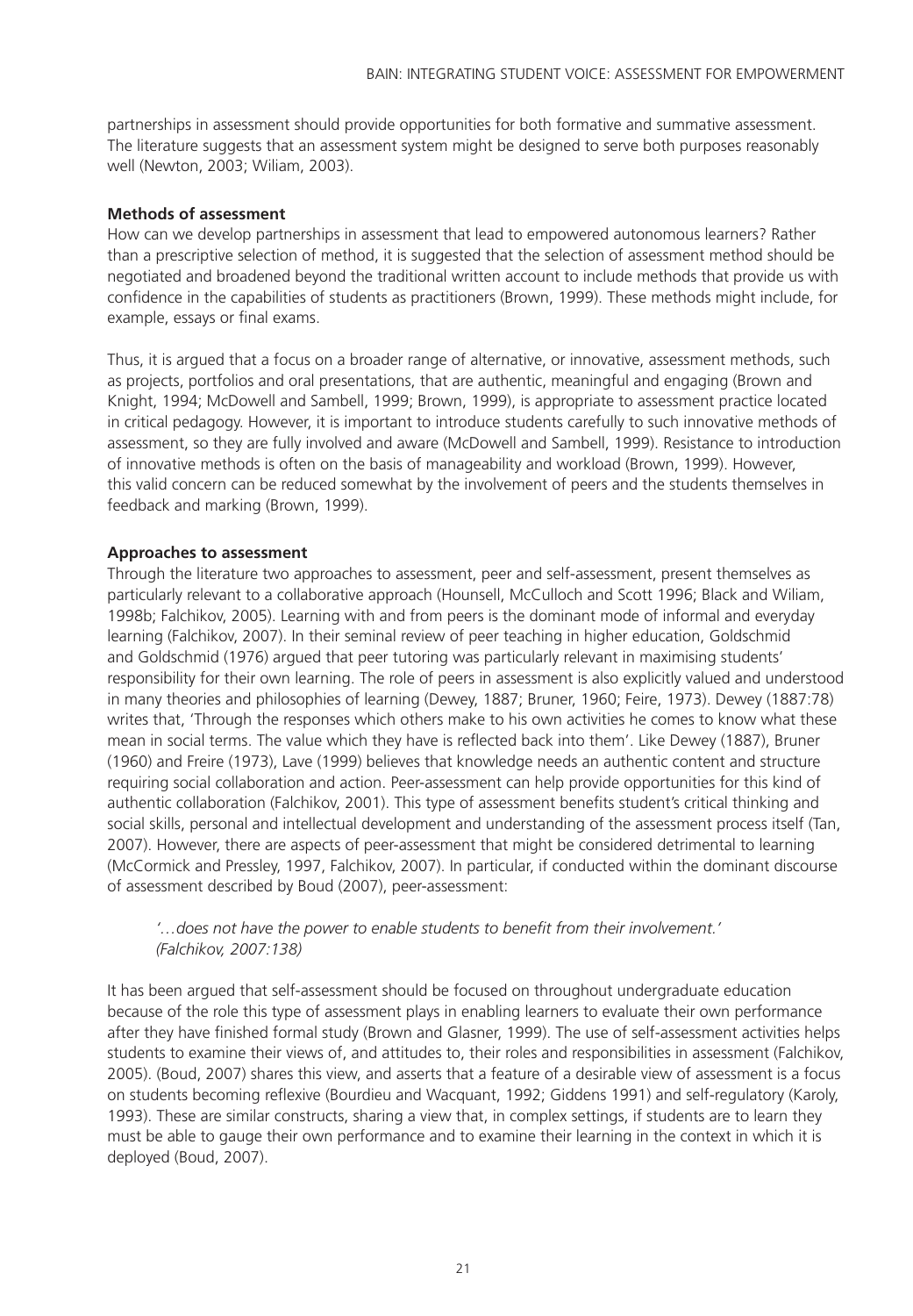These approaches are closely related. Peer-assessment provides an important complement to, and may even be a pre-requisite for, effective self-assessment (Black et al., 2003). However, much like peerassessment, self-assessment practice needs to be carefully considered if it is to help to develop the spaces and practices that nurture a student voice (Tan, 2007).

# **Feedback from assessment**

Formative assessment in general, and self- and peer-assessment in particular, place importance on feedback as central to learning and high attainment (Black and Wiliam, 1998b; Hounsell, 2007). As such, it is asserted, that feedback as a component of student voice must be developed as authentic dialogue. For many working in the field of assessment, a central role for students in the targeting, generating, interpreting, and communicating of feedback has been vigorously advocated (Brew, 1999; Boud, 1995; Falchikov, 2001; Hounsell, 2007). Askew (2000) asserts that feedback needs to engage learners and teachers in collaborative and reflexive dialogue and this concept of feedback might be argued to place Freire's (1970) notion of praxis at the centre of assessment. Here, it is possible to imagine practice around feedback as an important element of a conceptual model of assessment located in critical pedagogy. This is quite different to feedback as part of the dominant discourse of assessment, that constructs learners as the passive recipients of information where:

'...the teacher identifies what is needed and provides this information to the student.' *(Boud, 2007:18)*

Thus, in summary, it is suggested that assessment that embraces those principles of critical pedagogy less familiar in generic higher education assessment practice might include summative, formative, sustainable, peer-, and self-assessment. The focus would be on reflexive and authentic feedback in keeping with the features of student voice uncovered above. Integrating these features of assessment into a conceptual model through which to explore the role of the student in current higher education practice would, it is suggested, give such a model a practical a well as theoretical perspective.

# **Assessment that encourages critical thinking**

*'Authentic thinking, thinking that is concerned about the world is concerned with reality, and does not take place in ivory tower isolation, but only in communication.' (Freire, 1970:72)* 

The suggestion here is that the learning and its subsequent assessment are intrinsically linked with student realities and lives (Simon, 1992). This view is supported by Harvey and Burrows (1992) who argue that the development of critical thinking, or metacognition, is one of the key ways in which students may be empowered and, therefore, become more autonomous.

In his seminal work How We Think, Dewey (1909:9) defined critical (or reflective) thinking as:

# *'…active, persistent and careful consideration of a belief or supposed form of knowledge in light of the grounds which support it and the further conclusions to which it tends.'*

Much like Freire's (1970) authentic thinking, Dewey's definition of critical thinking is built around the concept of social construction of knowledge, as opposed to the Socratic definition that knowledge is created by a divine being (Spring, 1999). Harvey and Burrows (1992) assert that critical thinking requires students to be involved in their own assessment, to be able to recognise good quality work and to be confident when they have achieved it. In short, they state that a pedagogical approach that encourages metacognition treats students as intellectual performers rather than as a docile and compliant audience. This view involves students taking more responsibility for their assessment and becoming more autonomous in their approach.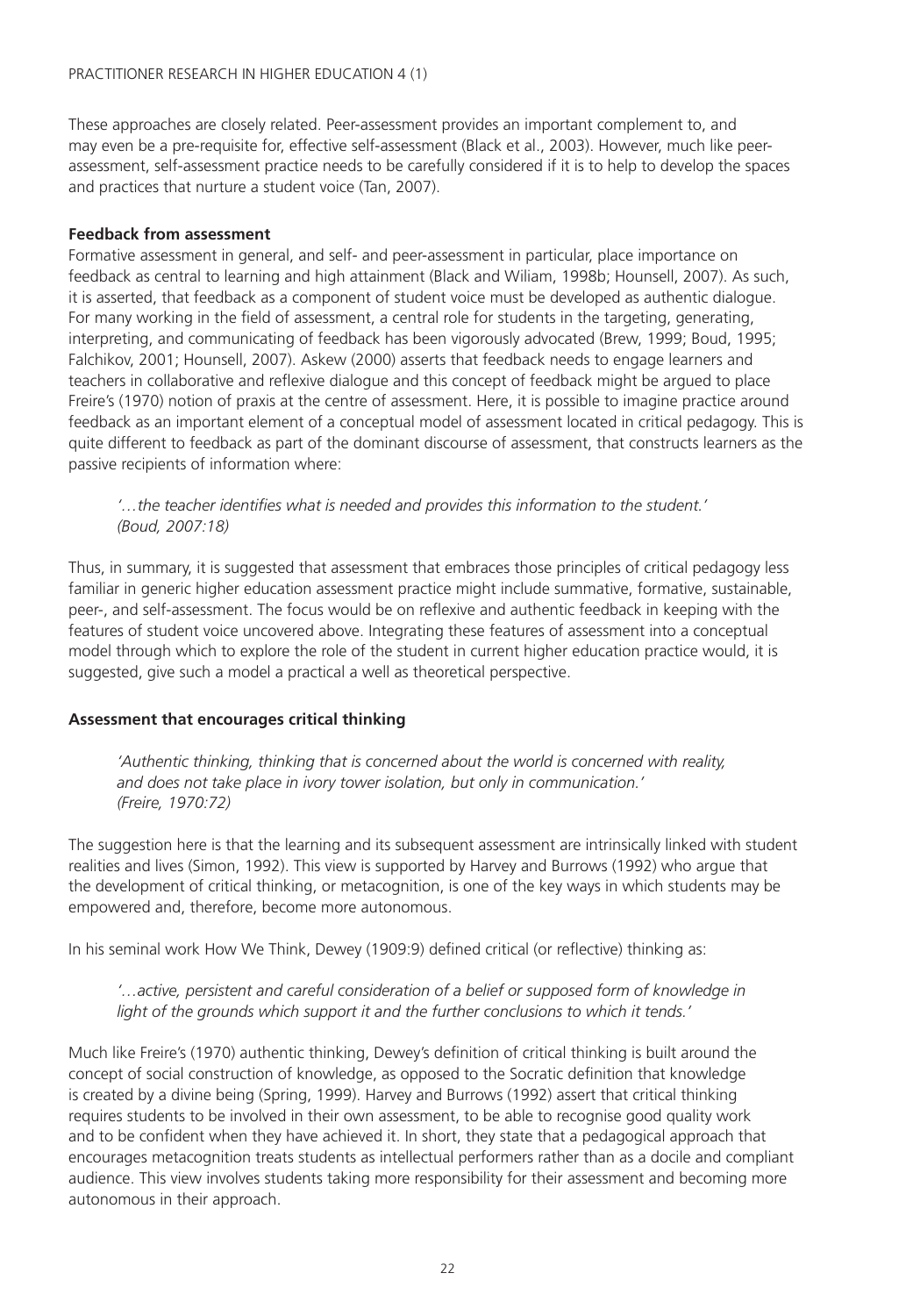However, it is perhaps an overly simplistic conclusion that a focus on critical thinking will itself result in student autonomy and empowerment. Mayo (1997) describes critical thinking as not simply being concerned with overcoming individual and group 'ignorance' but with encouraging ways of thinking that are critical of the kind of status quo which supports inequalities, injustices and the abuse of power. Keesing-Styles (2003), develops this theme and indicates the limits of critical thinking as a path to empowerment for students. She asserts that, while critical thinking, or the development of critical thinkers, may encourage understanding in relation to the social and human condition, it is limited in empowering students as it does not specifically demand social action. She argues for the need to look further, to move from pedagogy preoccupied with social injustice to pedagogy that examines and promotes practices that have the potential to transform oppressive institutions through educational practices.

It is this expectation of action or social change that moves us from a focus on critical thinking back to critical pedagogy. Burbules and Berk (1999:55) make this connection between critical thinking and critical pedagogy even more clear and bring us back to a connection between students as critical thinkers and their relationship with academics. They state:

*'Critical thinking is primarily aimed at the individual and largely ignores the pedagogical relations, which occur between teacher and learner, or between learners. Critical pedagogy is more interested in collective action so individual criticality is intimately linked to social criticality.'*

Thus, the literature goes full-circle, returning to critical pedagogy, spaces for authentic dialogue between learners and educators as equally knowing subjects and an alternative focus for assessment practice.

# **Conclusion: a conceptual model of assessment for becoming**

In keeping with the notion of openness and possibility uncovered by the examination of student voice, features of assessment and critical thinking, Keesing-Styles (2003), and Mayo (1999) point to a 'pedagogy of possibility' as a way forward for assessment practice. Here, Simon (1987:374), outlines a pedagogy of the 'not yet', a pedagogy that focuses on 'how we might live our lives, rather than on known understandings'. He goes on to suggest that such a pedagogy must endeavour to be transformative and suggests it:

*'… will require forms of teaching and learning linked to the goal of educating students to take risks, to struggle with ongoing relations of power, to critically appropriate forms of knowledge that exist outside their immediate experience, and to envisage versions of a world that is "not yet"…' (Simon, 1987:375)*

Badiou (2003:18) expands on this concept by suggesting:

*'The question is not whether possibilities are possible but is there the possibility for new possibilities.'*

Thus a possibility for assessment opens up beyond the closure of the present moment. This new possibility cannot be an articulation of given assessment choices. Rather, it must break away from standardisation and existing assessment practice by revealing new possibilities. This pedagogy of possibility counters some of the criticisms of critical pedagogy touched above. A pedagogy of possibility is not about prescribing a curriculum or assessment methodology, but rather:

*'… locally and contextually formulating practice within an integrated moral and epistemological stance.' (Simon, 1992:58)*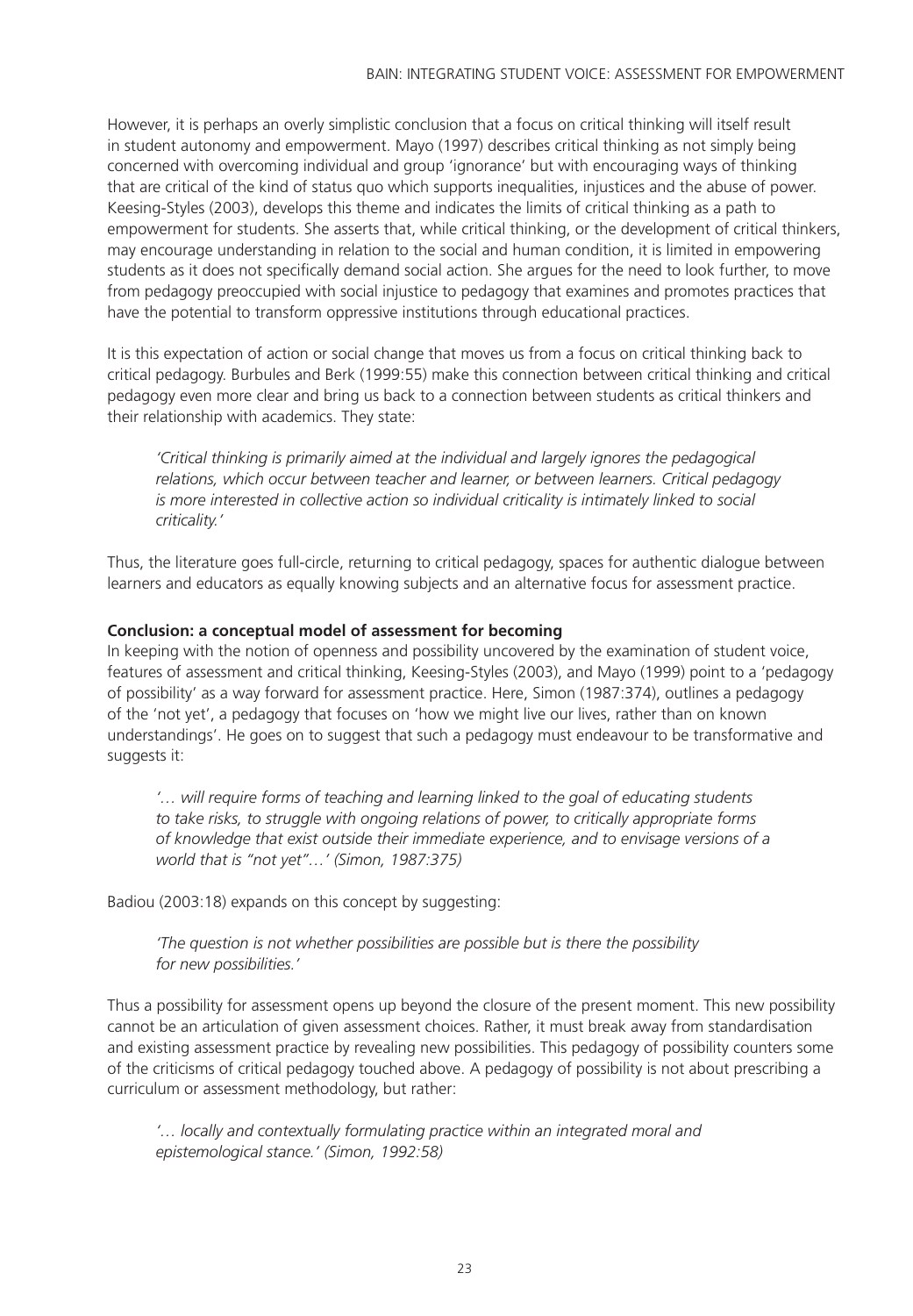Here we re-affirm the need for assessment to develop spaces and practices that nurture dialogue, what Giroux (1985:xii) describes as 'a language of possibility'. Thus, we might start to build a picture of assessment practice that is very different to the dominant discourse uncovered by Boud (2007), one that challenges conventional assessment practices such as teacher-directed or institutionally imposed and standardised methods. Instead, through an emerging student voice, we might achieve:

 *'…authentic dialogue between learners and educators as equally knowing subjects' (Freire, 1989:49).* 

A conceptual model for authentic student voice in higher education assessment, 'expressed in diagrammatic form' (Robson, 2002:63) is proposed in Figure 2.





This model promotes assessment practice that must value and validate the experience students bring to the classroom. Importantly, it situates this experience at the centre of classroom content and process to avoid oppressive power relations and create a negotiated curriculum, including assessment, equally owned by teachers and students (Giroux, 1989). It must allow students an ontological voice, as well as an epistemological voice and a practical voice (Batchelor, 2006:787). It must allow the voice space, audience and influence (Leitch et al., 2005) and integrate assessment as a component of pedagogy that allows for a range of assessment purposes, methods and approaches centred on collaborative and reflexive marking and feedback (Watkins and Mortimore, 1999; Boud and Hawke, 2003; Hounsell, 2007; Bain, 2009). This conception of assessment must include differing stakeholder views of assessment, particularly students' perceptions of assessment: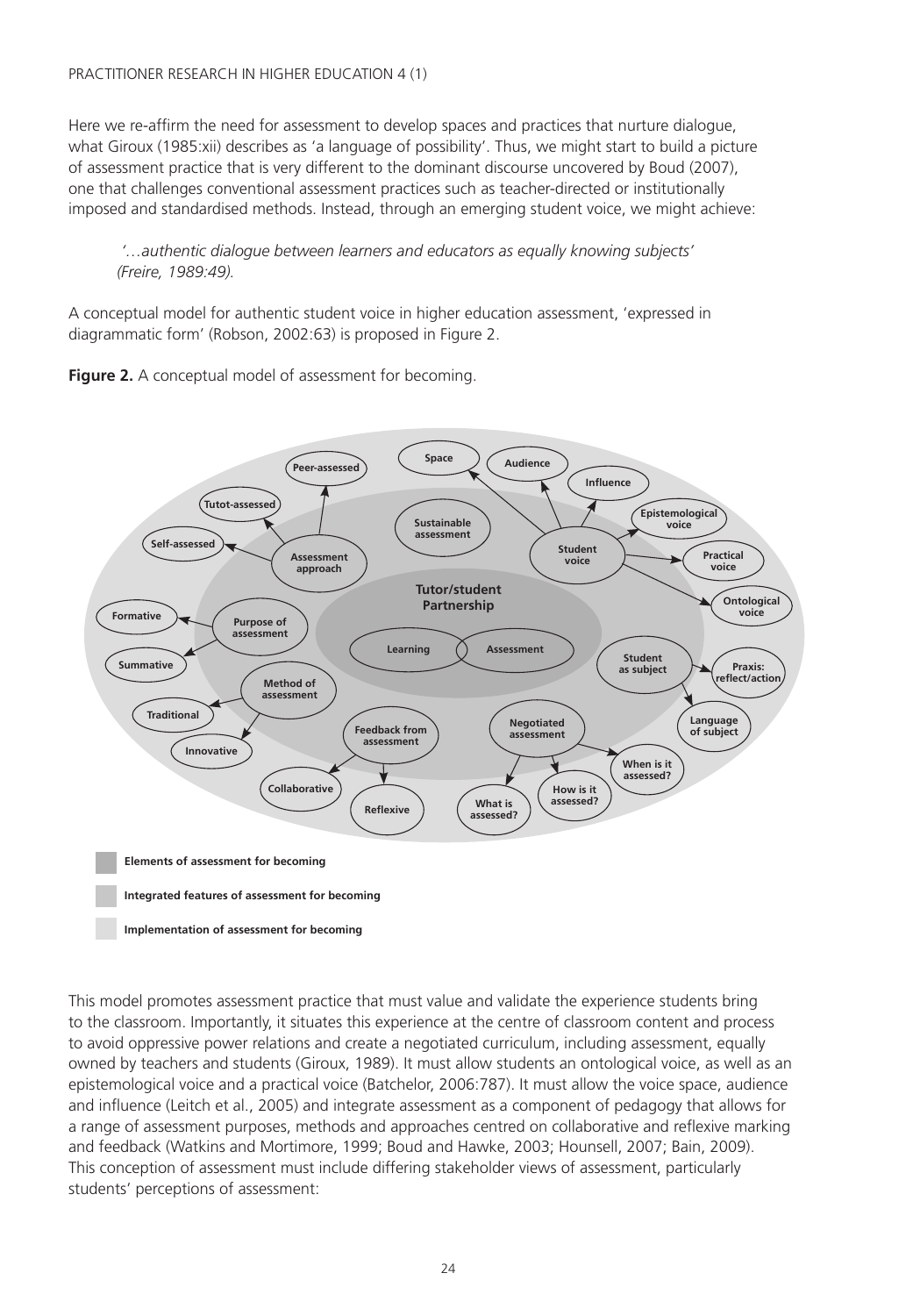*'… more important to learning than what staff take for granted as the "reality" of the assessment …These perceptions cannot be assumed: they are only available from the students themselves.' (Boud, 1995:38)* 

If this is achieved then, holistically, it might be termed as a pedagogy of 'Assessment for Becoming', whose value might be in influencing change in higher education assessment practice at a local level.

In closing, it is possible to speculate on the long-term influence of assessment practice located in a conceptual model of assessment for becoming. Through opportunities for authentic dialogue and feedback, knowledge might be constructed in partnership, rather than supplied by didactic teaching:

*'…teacher of the students and the students of the teacher might cease to exist … discovering knowledge through one another and through the objects they are trying to know.' (Freire, 1976:115)*

The dominant discourse of assessment might begin to change, rather than as Boud describes:

*'…here students have no role other than to subject themselves to the assessment acts of others, to be measured and classified.' (Boud, 2007:17)* 

It might read:

*'…here students' only role is to be placed at the centre of assessment, working in partnership with academics to become autonomous and empowered in their learning.'*

#### **References**

All websites accessed 3 January 2010.

Askew, S. (ed.) (2000) Feedback for Learning, London: RoutledgeFalmer.

Asmar, C. (1999) Scholarship, experience or both? A developer's approach to cross-cultural teaching. International Journal of Academic Development 4(1): 23-31.

Badiou, A. (2003) On the philosophy of the open. Albany: State University of New York Press.

Bain, J. (2009) Attitudes toward Peer Assessment in Initial Teacher Education Students: An Exploratory Case Study, in E. Norman and D. Spendlove (eds.) D&T – A Platform for Success: Education and International Research Conference 2009, Wellesbourne: DATA, 29–36.

Barnes, D., Johnson, G., Jordan, S. et al. (1987) The TVEI Curriculum 14–16: An interim report based on a case study of twelve schools. Leeds: Leeds University.

Batchelor, D. (2006) Vulnerable Voices: An examination of the concept of vulnerability in relation to student voice. Educational Philosophy and Theory. 38(6): 787–800.

Berlin Communiqué (2003) Realising the European Higher Education Area, adopted by European ministers of education on 19 September 2003.

Black, P., and Wiliam, D. (1998a) Inside the black box: Raising standards through classroom assessment. Phi Delta Kappan 80: 139–149.

Black, P., and Wiliam, D. (1998b) Assessment and Classroom Learning. Assessment in Education 5(1): 7–74.

Black, P., Harrison, C., Lee, C., Marshall, B. and Wiliam, D. (2003) Assessment for learning: putting it into practice. Buckingham: Open University Press.

Boud, D. (1988) Moving towards autonomy, in D. Boud (ed.) Developing Student Autonomy in Learning. London: Kogan Page, 17–39.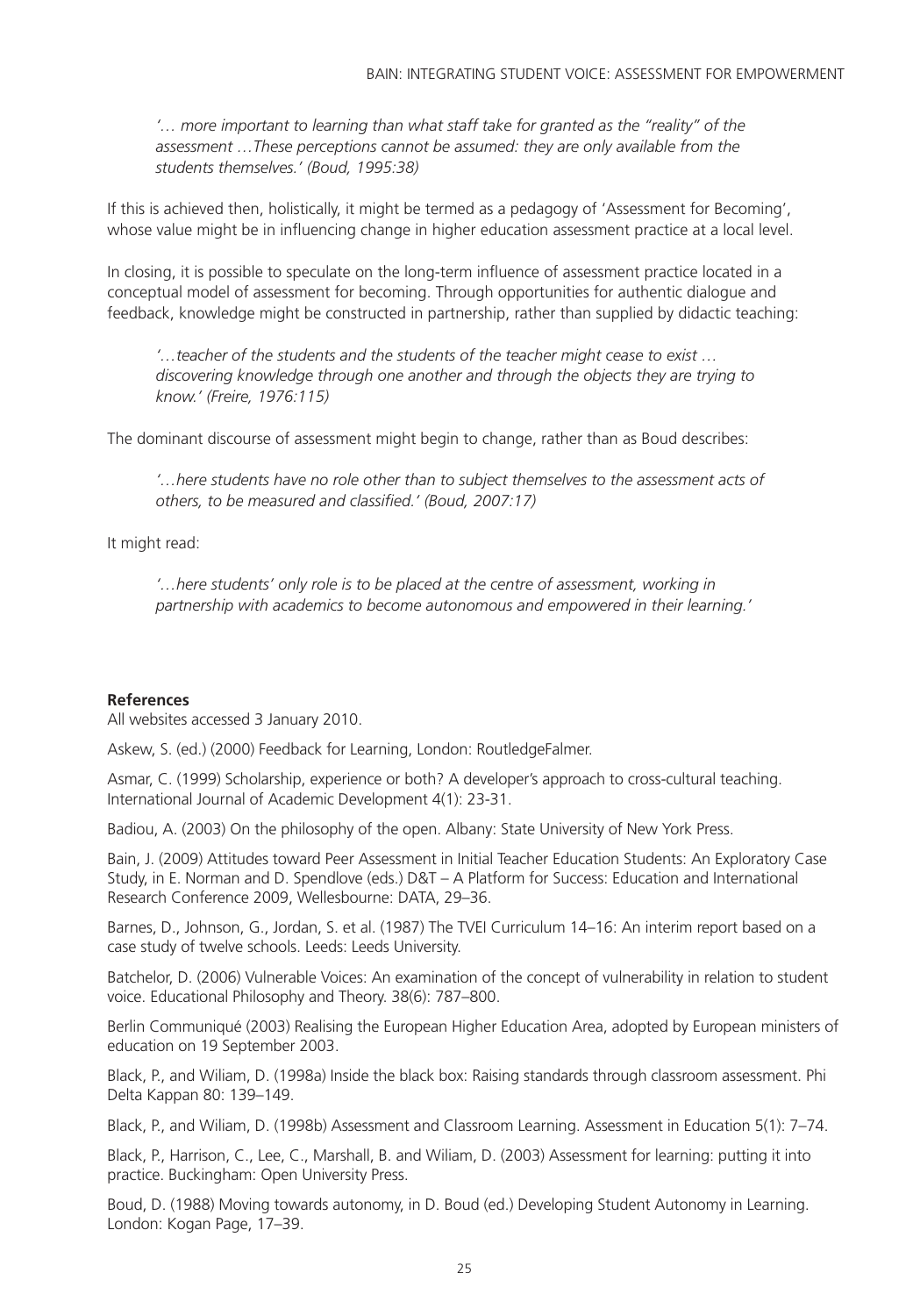Boud, D. (1995) Assessment and learning: contradictory or complementary? In P. Knight (ed.) Assessment for Learning in Higher Education. London: Kogan Page in association with the Staff and Educational Development Association, 35–48.

Boud, D. (2007) Reframing assessment as if learning were important, in D. Boud and N. Falchikov (eds.) Rethinking Assessment in Higher Education: Learning for the longer term, Abingdon: Routledge, 14–25.

Boud, D. and Falchikov, N. (2007a) Assessment in higher education: Learning for the longer term, Abingdon: Routledge.

Boud, D. and Falchikov, N. (2007b) Assessment for the longer term. in D. Boud and N. Falchikov (eds.) Rethinking Assessment in Higher Education: Learning for the longer term, Abigndon: Routledge, 3–13.

Boud, D. and Hawke, G. (2003) Changing Pedagogy: Vocational Learning and Assessment. The Australian Centre for Organisational, Vocational and Adult Learning (OVAL), Research Working Paper, 03–17 (4).

Bourdieu, P. and Wacquant, L. (1992) An Invitation to Reflexive Sociology. Chicago: University of Chicago Press.

Brew, A. (1999) Towards autonomous assessment: Using self-assessment and peer-assessment. In S. Brown and A. Glasner (eds.) Assessment Matters in Higher Education: Choosing and Using Diverse Approaches. Buckingham: Society for Research into Higher Education and Open University Press, 159–171.

Brookfield, S.D. and Preskill, S. (1999) Discussion as a Way Of Teaching: Tools and Techniques for University Teachers. Buckingham: Society for Research into Higher Education and Open University Press.

Brown, S. (1999) Institutional strategies for assessment. In S. Brown and A. Glasner (eds.) Assessment Matters in Higher Education: Choosing and Using Diverse Approaches, Buckingham: Society for Research into Higher Education and Open University Press, 3–13.

Brown, G., Bull, J. and Pendlebury, M. (1997) Assessing Student Learning in Higher Education, London: Routledge.

Brown, S. and Glasner, A. (eds.) (1999) Assessment Matters in Higher Education: Choosing and Using Diverse Approaches. Buckingham: Society for Research into Higher Education and Open University Press.

Brown, S. and Knight, P. (1994) Assessing Learners in Higher Education, London: Kogan Page.

Bruss, N. and Macedo, D. (1985) Toward a Pedagogy of the Question: Conversations with Paulo Freire. Journal of Education 167(2): 7–21.

Bruner, J. (1960) The Process of Education, Cambridge, MA: Harvard University Press.

Burbules, N. (1993) Dialogue in Teaching: Theory and Practice. New York: Teachers College Press.

Burbules, N. (2000) The Limits of Dialogue in Critical Pedagogy. In P. Trifonas (ed.) Revolutionary Pedagogies. New York: RoutledgeFalmer, 252–273.

Burbules, N., and Berk, R. (1999) Critical thinking and critical pedagogy: relations, differences and limits. In T. Popkewitz and L. Fendler (eds.) Critical Theories in Education: Changing Terrains of Knowledge and Politics. New York: Routledge, 45–65.

CIEA (2009) Purposes of Assessment. Institute of Educational Assessors. http://www.ciea.org.uk/knowledge\_ centre/articles\_speeches/general\_articles/purposes\_of\_assessment.aspx

Cohen, L., Manion, L. and Morrison, K. (2003) Research Methods in Education. London: RoutledgeFalmer.

Dearing, R. (1997) The National Committee of Inquiry into Higher Education: a summary report. www.leeds. ac.uk/educol/ncihe/

Dewey, J. (1887) My Pedagogic Creed. School Journal. 54(3): 77–80. http://dewey.pragmatism.org/creed.htm

Dewey, J. (1909) How We Think. London: Collier Macmillan.

Dochy, F., Segers, M., Gijbels, D. and Struyven, K., (2007) Assessment Engineering: Breaking down barriers between teaching, learning and assessment, in D. Boud and N. Falchikov (eds.) Rethinking Assessment in Higher Education: Learning for the longer term, Abigndon: Routledge, 87–100.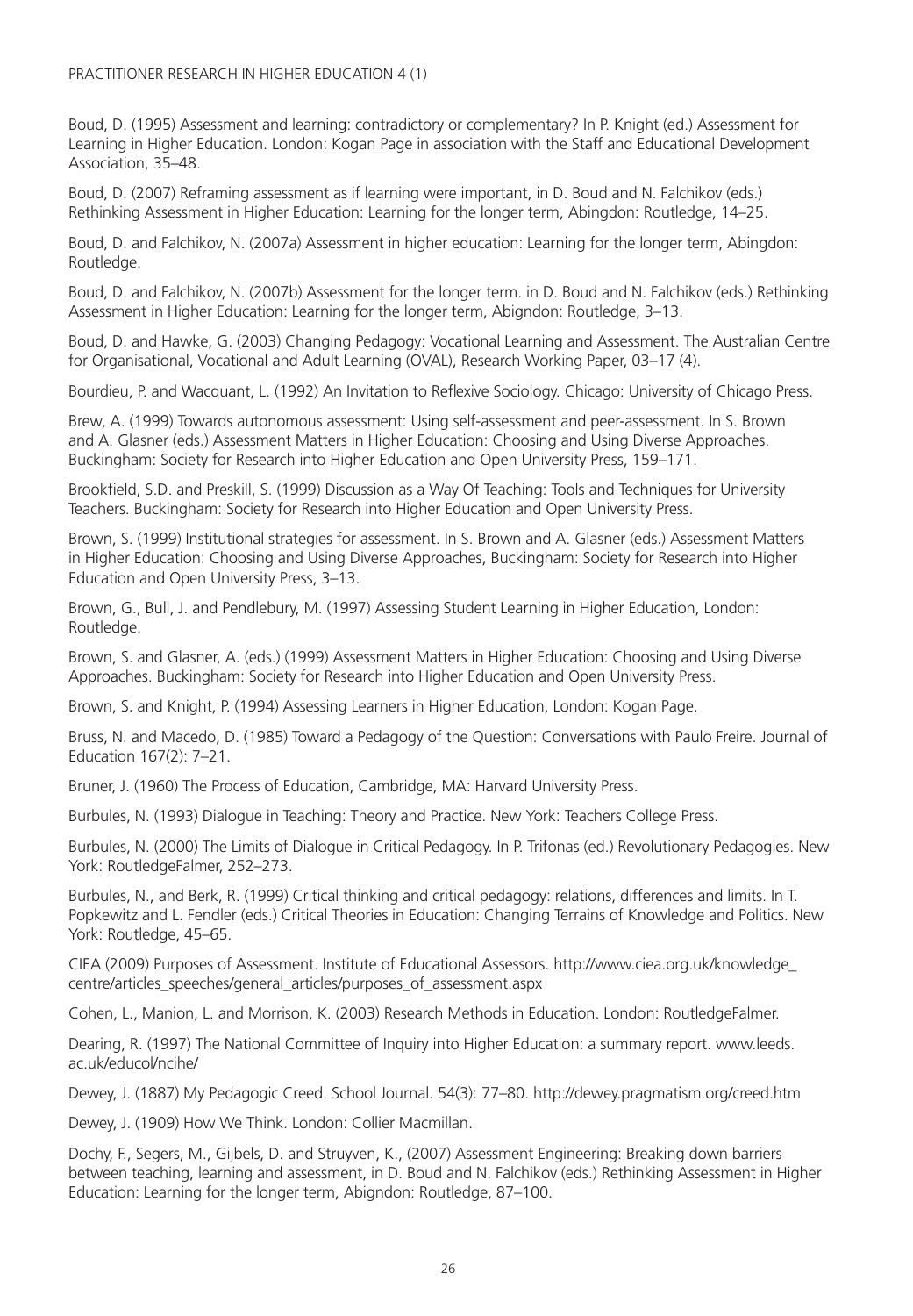Ecclestone, K., (2002) Learning Autonomy in Post-Compulsory Education: The Politics and Practice of Formative Assessment. London: RoutledgeFalmer.

Elton, L. (2003) Principles for a fair and honest approach to assessing and representing students' learning and achievement. York: Learning and Teaching Support Network (Generic Centre) http://www.heacademy.ac.uk/ resources/detail/resource\_database/id201\_principles\_for\_fair\_and\_honest\_approach\_assessment

Elton, L. and Johnston, B. (2002) Assessment in Universities: A critical review of the research. York: Learning and Teaching Support Network (Generic Centre) http://www.heacademy.ac.uk/resources/detail/resource\_database/ id13\_assessment\_in\_universities

Falchikov, N. (2001) Learning Together. Peer Tutoring in Higher Education, London: RoutledgeFalmer.

Falchikov, N. (2005) Improving Assessment through Student Involvement, London: RoutledgeFalmer.

Falchikov, N. (2007) The Place of Peers in Learning and Assessment, in D. Boud and N. Falchikov (eds.) Rethinking Assessment in Higher Education: Learning for the longer term, Abigndon: Routledge, 128–143.

Fielding, M. (2001) Students as radical agents of change. Journal of Educational Change 2 (3): 123–141.

Fielding, M. (2004) Transformative approaches to student voice: Theoretical underpinnings, recalcitrant realities. British Educational Research Journal. 30 (2): 295–311.

Floud, R. (2005) Government and higher education: the approach to regulation, in L. Weber and S. Bergan (eds.) The public responsibility for higher education and research. Strasbourg: Council of Europe Publishing, 125–162.

Freire, P. (1970) Pedagogy of the Oppressed (trans. M. Bergman Ramos), London: Penguin.

Freire, P. (1973) Education: The Practice of Freedom. London: Writers and Readers.

Freire, P. (1976) Literacy and the Possible Dream. Prospects, 6(1): 68–71.

Freire, P. (1989) The Politics of Education, in P. Murphy and B. Moon (eds.) Developments in Learning and Assessment. Kent: Hodder and Stoughton, 48–54.

Giddens, A. (1991) Modernity and Self-identity: Self and Society in the late Modern Age, Cambridge: Polity Press.

Giroux, H.A. (1985) Introduction to Paulo Freire: The Politics of Education, Boston: Bergin and Garvey.

Giroux, H.A. (1989) Schooling for Democracy, London: Routledge.

Giroux, H.A. (1994) Disturbing Pleasures: Learning Popular Culture. London: Routledge.

Goldschmid, B. and Goldschmid, M.L. (1976) Peer Teaching in Higher Education: a review. Higher Education 5: 9–33.

Griffiths, M. (2003) Action for Social Justice in Education: Fairly Different. Buckingham: Open University Press.

Griffiths, M. (2004) Social Justice and Spaces for Democracy, Paper presented as part of the ESRC Seminar Series 'Democracy, Education and Methodology', Centre for Research in Education and Democracy, University of West of England, Bristol, May 2004.

Habermas, J. (1981) The Theory of Communicative Action. London: Beacon Press.

Harvey, L. and Burrows, A. (1992) Empowering students., New Academic. Summer 1992: 1–11.

Hounsell, D. (2007) Towards More Sustainable Feedback to Students, in D. Boud and N. Falchikov (eds.) Rethinking Assessment in Higher Education: Learning for the longer term, Abigndon: Routledge, 101–113.

Hounsell, D., McCulloch, M.L. and Scott, M. (eds.) (1996) The ASSHE Inventory: Changing Practices in Scottish Higher Education, Edinburgh, Centre for Teaching, Learning and Assessment, The University of Edinburgh and Napier University, Edinburgh, in association with the Universities and Colleges Staff Development Agency.

John, M. (1996) Voicing: Research and practice with the silenced. In M. John (ed.) Children in Charge: The Child's Right to a Fair Hearing. London: Jessica Kingsley, 3–26.

Karoly, P. (1993) Mechanisms of self-regulation: a systems view. Annual Review of Psychology 44: 23–52.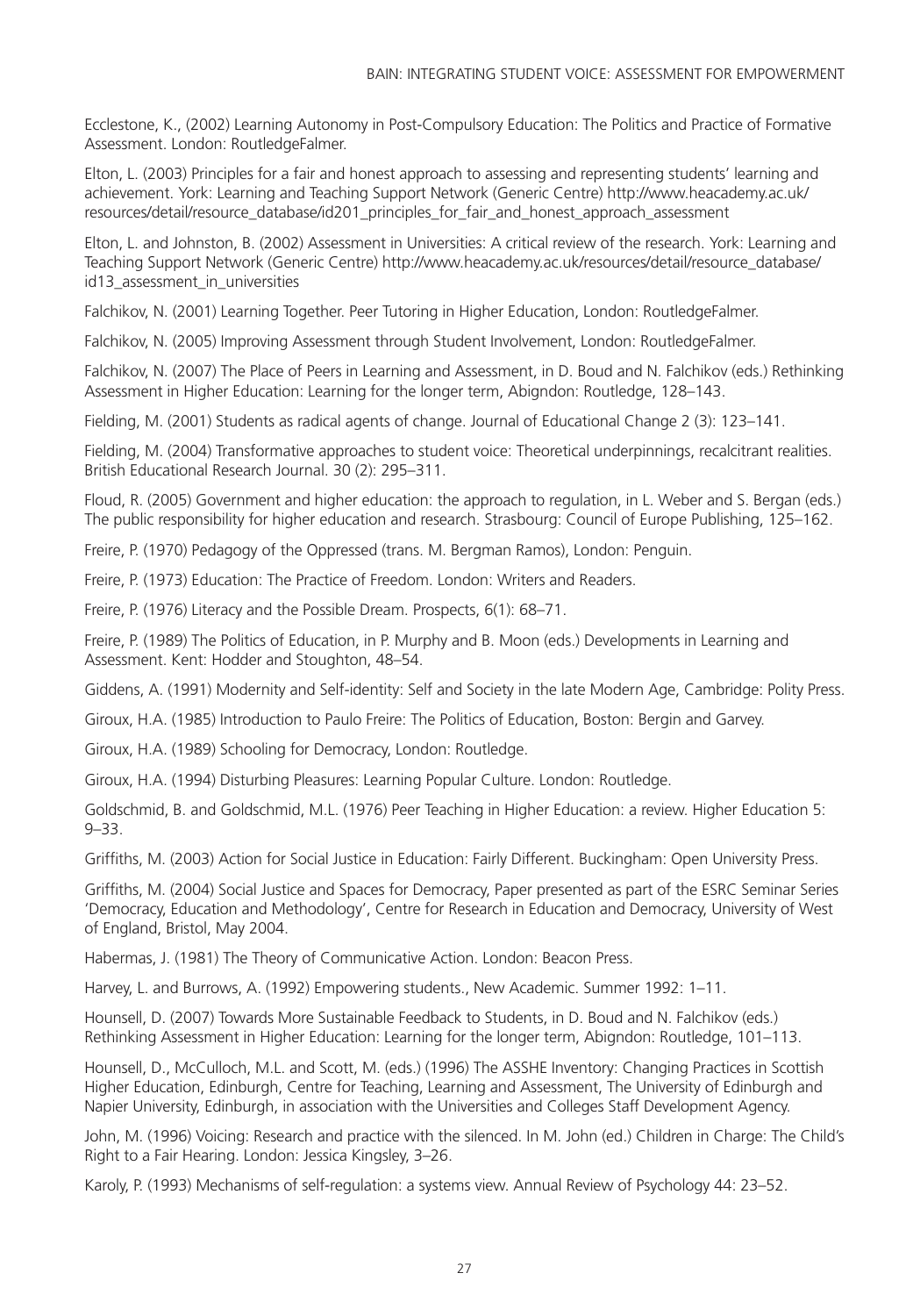Keesing-Styles, L. (2003) The Relationship between Critical Pedagogy and Assessment in Teacher Education, Radical Pedagogy 5.1 http://radicalpedagogy.icaap.org/content/issue5\_1/03\_keesing-styles.html

Kincheloe, J. and Steinberg, S. (1998) Addressing the crisis of whiteness: Reconfiguring white identity in a pedagogy of whiteness. In J. Kincheloe, S. Steinberg, N. Rodriguez and R. Chennault (eds.) White Reign: Deploying Whiteness in America. London: Macmillan, 3–30.

Knight, P. (ed.) (1995) Assessment for Learning in Higher Education. London: Kogan Page.

Knight, P. (2002) Summative assessment in higher education: practices in disarray. Studies in Higher Education. 27(3): 275–278.

Lave, J. (ed.) (1999) Everyday Cognition: Its Development in Social Context, Lincoln, NE: iUniverse Inc.

Leistyna, P. and Woodrum, A. (1996) Context and culture: What is critical pedagogy? In P. Leistyna, A. Woodrum and S.A. Sherblom (eds.) Breaking free: The transformative power of critical pedagogy. Cambridge, MA: Harvard Educational Review, 1–11.

Leitch, R., Lundy, L., Clough, P. et al. (2005) Consulting Pupils on the Assessment of their Learning (CPAL), Paper presented at the 6th Annual Conference of the Teaching and Learning Research Programme, Warwick, UK, 28–30 November 2005. www.leeds.ac.uk/educol/documents/156990.htm

Lodge, C. and Reed, J. (2003) Improvement in Action: Sustainable improvements in learning through school-based, teacher-led enquiry, Paper presented at the International Congress for School Effectiveness and Improvement, Sydney, January 2003.

Lundy, L. (2007) 'Voice' is not enough: conceptualising Article 12 of the United Nations' British Educational Research Journal, 33 (6), pp. 927-942

Mayo, M. (1997) Imagining tomorrow: adult education for transformation. Leicester: NIACE

Mayo, P. (1999) Gramsci, Freire and Adult Education: Possibilities for Transformation, London: Zed Books Ltd.

McCormick, C.B. and Pressley, M. (1997) Educational Psychology: Learning, Instruction, Assessment. New York: Longman.

McDowell, L. and Sambell, K. (1999) The experience of innovative assessment: student perspectives. In S. Brown and A. Glasner (eds.) Assessment matters in Higher Education, Buckingham: Society for Research into Higher Education and Open University Press, 71–82.

McLaren, P. (2000) Paulo Freire's Pedagogy of Possibility. In S. Steiner, H. Krank, P. McLaren, and R. Bahruth (eds.) Freirean Pedagogy, Praxis and Possibilities: Projects for the New Millennium. London: Falmer Press.

Miller, C.M.L. and Parlett, M. (1974) Up to the Mark: A study of the Examination Game, Guildford: Society for Research into Higher Education.

Newton, P. (2003) The defensibility of national curriculum assessment in England. Research Papers in Education 18(2): 101–127.

Nevo, D. (1995) School-based Evaluation: a dialogue for School Improvement, Oxford: Pergamon.

Robson, C. (2002) Real World Research: A resource for social scientists and practitioner researchers. Oxford: Blackwell Publishing.

Rudduck, J. & Flutter, J. (2004) How to Improve Your School: Giving Pupils a Voice, London: Continuum.

Shier, H. (2001) Pathways to Participation: openings, opportunities and obligations. Children and Society 15: 107–117

Simon, R. (1987) Empowerment as a Pedagogy of Possibility. Language Arts 64(4): 370–382.

Simon, R. (1992) Teaching Against the Grain: Texts for a Pedagogy of Possibility, New York: Bergin & Garvey.

Snyder, B. R. (1971) The Hidden Curriculum. New York: Knopf

Spring, J.H. (1999) Wheels in the Head: Educational Philosophies of Authority, Freedom, and Culture from Socrates to Human Rights. London: McGraw-Hill.